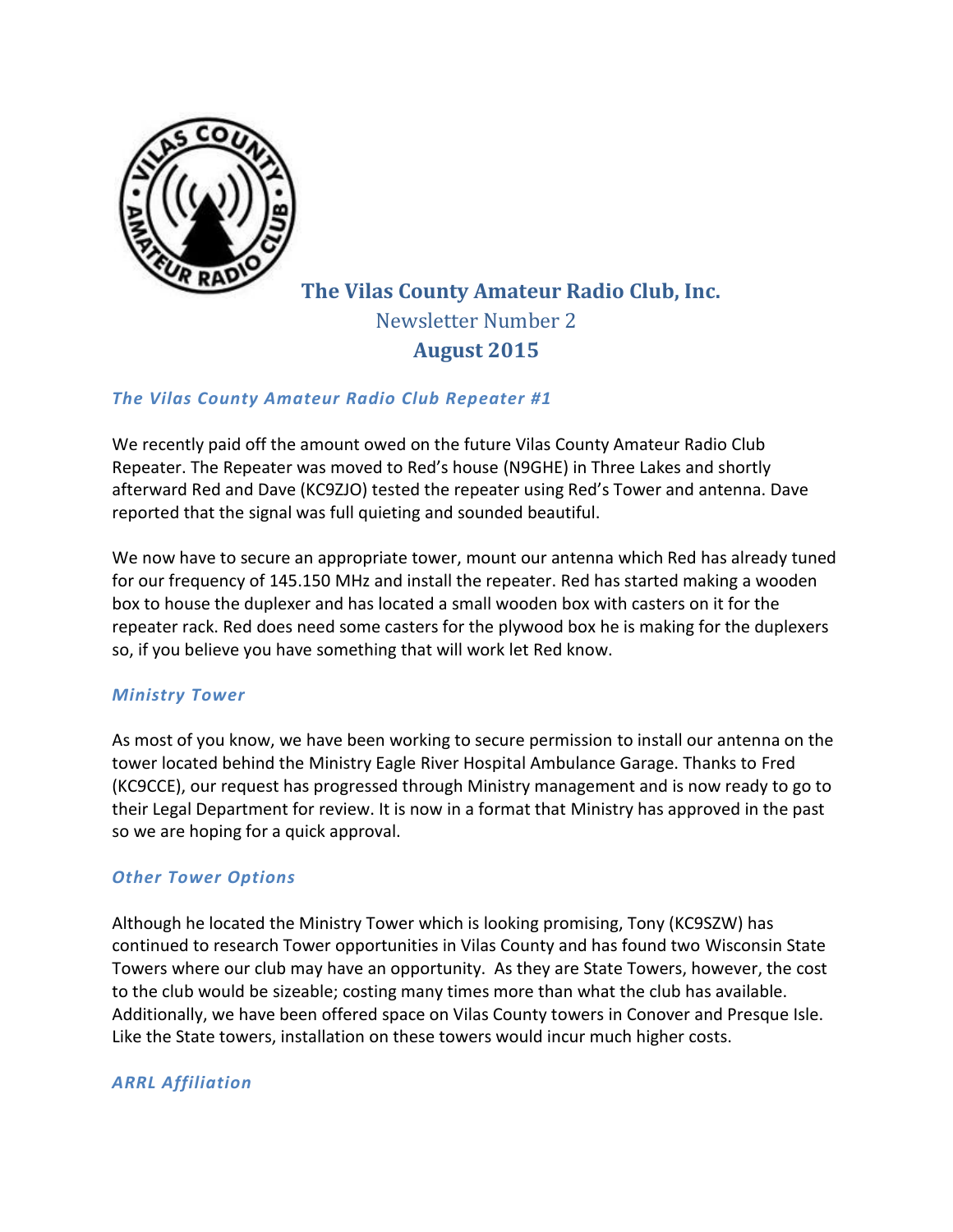The ARRL recently approved our application to be an Affiliated Club. This means that our club is eligible for affiliation benefits from the ARRL. This includes reduced cost liability insurance and income from ARRL membership fees. We immediately took advantage of this program and purchased our liability insurance. This policy will cover our club and members when they are taking part in club activities. This insurance does not cover the use of automobiles, however.

The program allows for our members to join or renew their membership with the ARRL through our club. For every renewal, the club keeps \$2 and for a new ARRL membership the club receives \$15. Since we now have 50 club members, this income could really help us. If you would like to obtain a new membership or renew your membership with the ARRL please contact Paul (N7EKY) at [pclay@nnex.net](mailto:pclay@nnex.net) for the form. You can renew your membership at any time, even if you have months remaining in your current membership.

# *ARISS: Amateur Radio on the International Space Station*

The American Radio Relay League (ARRL), The National Aeronautics and Space Administration (NASA), and the Radio Amateur Satellite Corporation (AMSAT) have joined in a venture to facilitate Amateur Radio contacts between crew members onboard the ISS and school classrooms.

Goals of the program include:

- $\circ$  Inspire an interest in science, technology, engineering and math (STEM) subjects and in STEM careers among young people
- $\circ$  Provide an educational opportunity for students, teachers and the general public to learn about space exploration, space technologies and satellite communications
- $\circ$  Provide an educational opportunity for students, teachers and the general public to learn about wireless technology and radio science through Amateur Radio
- $\circ$  Provide an opportunity for Amateur Radio experimentation and evaluation of new technologies.
- $\circ$  Provide a contingency communications system for NASA and the ISS crew.
- o Provide crew with another means to directly interact with a larger community outside the ISS, including friends and family.

The Vilas County Amateur Radio Club, Inc. is exploring avenues for partnering with schools and other youth education entities to prepare a proposal for this program.

Our club would be instrumental in assisting in several areas including:

- $\circ$  Assisting with the design and installation of a possible future Amateur Radio Club at one of the schools in the area.
- o Teaching Amateur Radio Classes.
- o Provide expertise and support for the Equipment phase of the ARISS process.